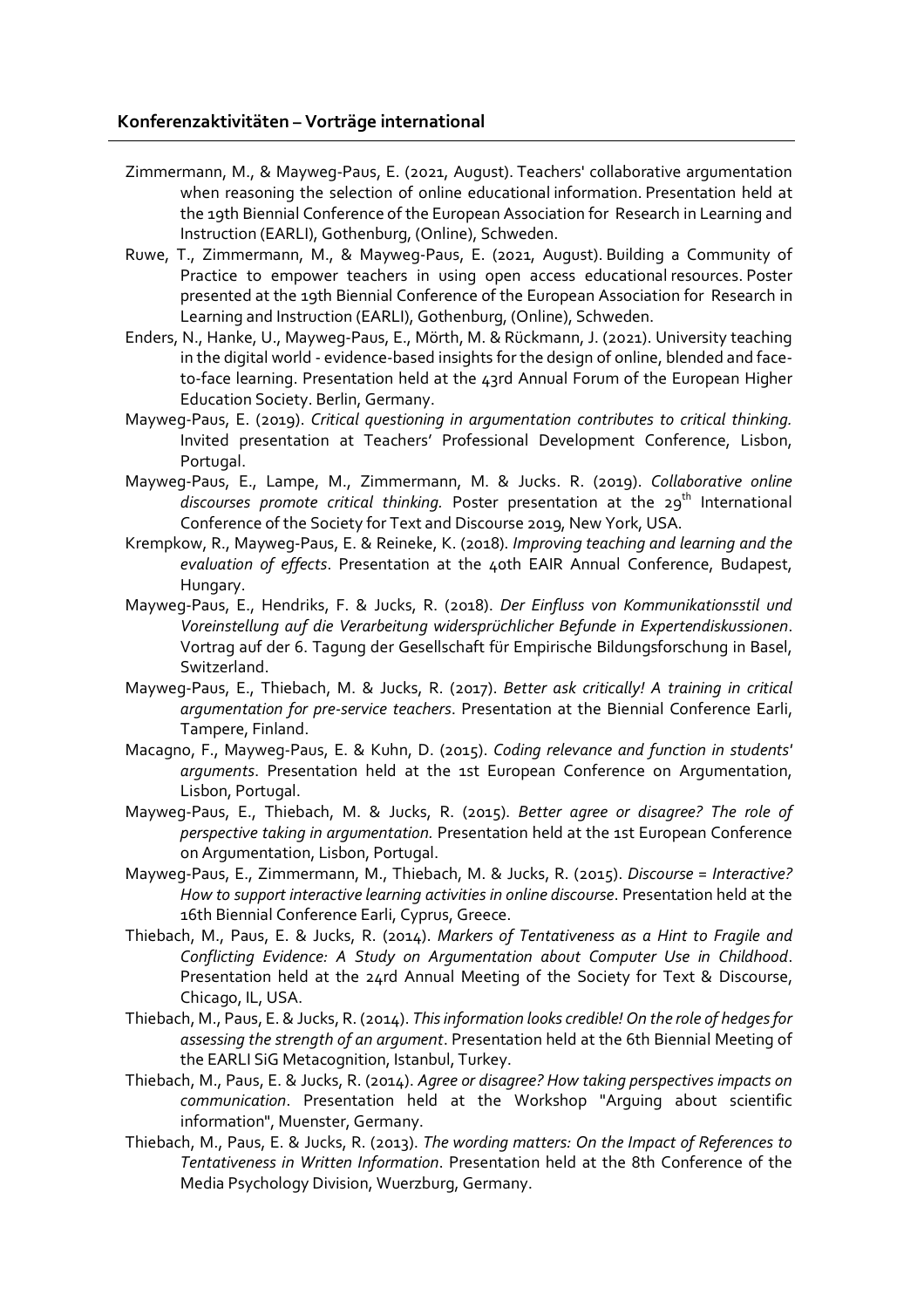- Paus, E. & Jucks, R. (2011). *Making Sense out of Scientific Information: How Laypersons Develop Conceptual Understanding in Online Forums*. Presentation held at the 13th international conference General Online Research (GOR11), Düsseldorf, Germany.
- Paus, E.&Jucks, R.(2011).*Do lexical overlaps hamper conceptual understanding?Astudy of online discourses for learning*. Presentation held at the 21th International Conference of the Society for Text and Discourse, Poitiers, France.
- Paus, E. & Jucks, R. (2011). *Thisis almost clear: How single words point to the fragility of scientific evidence*. Presentation at the Conference "Public Understanding and Public Engagement with Science", New York, USA
- Jucks, R. & Paus, E. (2010). *Multiple perspectives on multiple documents. Insights from studies on online-discourse for learning*. Presentation at the Workshop !Comprehending multiple documents on the Internet: The road to the public engagement with science in the 21 century", Muenster, Germany.
- Paus, E. & Jucks, R. (2010). *Comprehending specialist language: What doesthe lexical encoding of a specialist concept convey to the recipient?* Presentation at the 4th biennial meeting of the EARLI SiG Metacognition, Muenster, Germany.
- Paus, E. & Jucks, R. (2010). *Delinquent or criminal? How to foster conceptual understanding of technical termsin computer-mediated collaborative learning*. Presentation held at the 9th International Conference for the Learning Sciences, Chicago, USA.
- Paus, E. & Jucks, R. (2009). *Understanding and using specialist language:subjective and objective measures and the impact on learning activities*. Presentation at the 13th European Conference for Research in Learning and Instruction, Amsterdam, NL.
- Paus, E. & Jucks, R. (2008). *Do we really mean the same? The relationship between word choices and computer mediated cooperative learning*. Presentation held at the International Conference for the Learning Sciences, Utrecht, NL.
- Paus, E. & Jucks, R. (2008). *How wordsinfluence the learning behavior: The impact of terminology on communication and learning performance in cooperative writing*. Presentation held at the 14th International Congress of Psychology, Berlin, Germany.

## **Konferenzaktivitäten – Vorträge national**

- Mayweg, E., Enders, N., Bohndick, C. & Rückmann, J. (2022). Online, blended oder Präsenz? Ein systematisches Literaturreview von Metaanalysen und Reviews zur Effektivität hochschulischer Lehrformate. Vortrag auf der 9. Tagung der Gesellschaft für Empirische Bildungsforschung in Heidelberg, Deutschland.
- Zimmermann, M., & Mayweg-Paus, E. (2021, September). Kollaboration von Lehramtsstudierenden beim Reflektieren der Online-Informationsrecherche. Vortrag auf der gemeinsamen Tagung der Fachgruppen für Pädagogische und Entwicklungs-Psychologie (paEpsy), Leipzig, Deutschland.
- Engel, O., Zimmermann, M., & Mayweg-Paus, E. (2021, September). Suchstrategien von Lehramtsstudierenden bei der Recherche nach Online-Informationen. Vortrag auf der gemeinsamen Tagung der Fachgruppen für Pädagogische und Entwicklungs-Psychologie (paEpsy), Heidelberg (Online), Deutschland.
- El Zatoni, S., Zimmermann, M., & Mayweg-Paus, E. (2021, September). Professionelle Lernnetzwerke von Lehrkräften. Informelle Weiterbildung durch soziale Medien. Vortrag auf der gemeinsamen Tagung der Fachgruppen für Pädagogische und Entwicklungs-Psychologie (paEpsy), Heidelberg (Online), Deutschland.
- Zimmermann, M., Mayweg-Paus, E., Lampe, M. & Jucks, R. (2020, cancelled due to Corona). *Kollaboratives Argumentieren von Lehramtsstudierenden beim kritischreflektierten Umgang mit Online-Informationen.* Presentation to be held in a symposium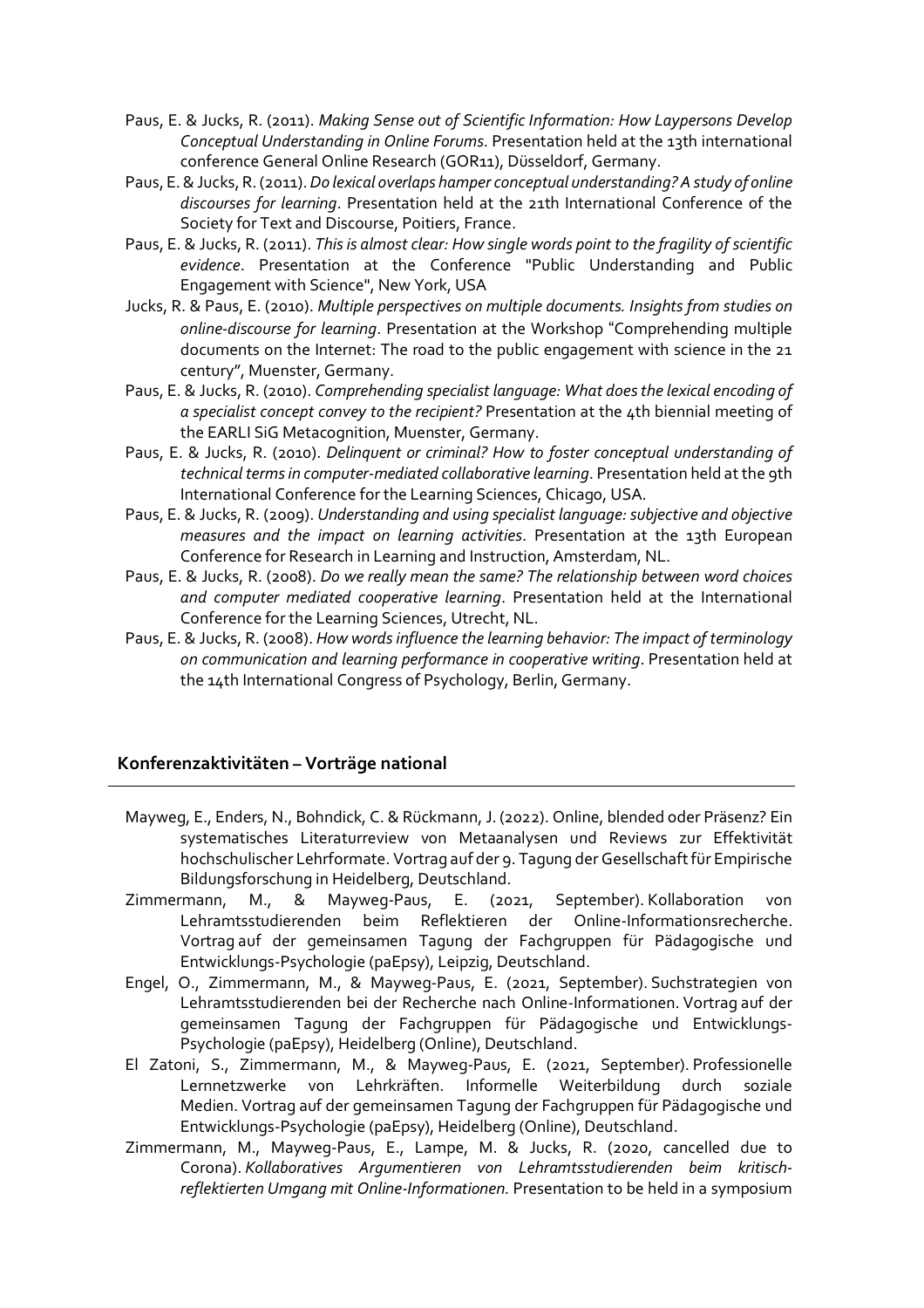at the conference of the Society for Empirical Educational Research (GEBF) 2020, Potsdam, Germany.

- Kienhues, D. & Mayweg-Paus, E. (2020). *Reflexion fachspezifischer Lehrgepflogenheiten und individuell erlebter fachlicher Enkulturation als Teil der Weiterbildung von Hochschullehrenden*. Vortrag auf dem 49. Jahrestreffen der Deutsche Gesellschaft für Hochschuldidaktik, Berlin.
- Mayweg-Paus, E. & Zimmermann, M. (2020). *Reflektierte Informationsbeschaffung im Netz als professionelle Herausforderung für HochschuldidaktikerInnen, Hochschullehrende und Lehramtsstudierende*. Vortrag auf dem 49. Jahrestreffen der Deutsche Gesellschaft für Hochschuldidaktik, Berlin.
- Mayweg-Paus, E. (2019). *Online Information Behavior – Herausforderungen und Ansätze zur Förderung*. Pairing Research Talk with Prof. Christian Meske at Berlin Science Week, November 2019.
- Mayweg-Paus, E., Zimmermann, M., Lampe, M.&Jucks. R.(2019). *KollaborativeOnline-Diskurse zur Förderung des Kritischen Denkens*. Vortrag auf der gemeinsamen Tagung der Fachgruppen für Pädagogische und Entwicklungspsychologie (paEpsy), Leipzig, Deutschland.
- Mayweg-Paus, E. (2019). *Gemeinsam suchen lohnt sich? – Kommunikation und Informationsrecherche im Netz*. Invited talk at the Institute of Educational Sciences, Humboldt University Berlin.
- Mayweg-Paus, E. & Jucks, R. (2017). *"Einerseits ..., andererseits, ..." – Der Einfluss des Kommunikationsstils in Expertendiskussionen auf die Quellenevaluation*. Vortrag bei der 16. Tagung der Fachgruppe Pädagogische Psychologie, Münster.
- Mayweg-Paus, E., Thiebach, M. & Jucks, R. (2017). *"Es wird zu wenig kritisch hinterfragt!" – Eine Trainingsstudie zur Förderung kritisch-elaborierter Online-Diskussionen*. Vortrag auf der 5. Tagung der Gesellschaft für Empirische Bildungsforschung in Heidelberg.
- Thiebach, M., Mayweg-Paus, E. & Jucks, R. (2016). *"Da frag ich mich doch: Ist das wirklich so?*! *– Förderung kritischen Hinterfragens im argumentativen Diskurs*. Vortrag auf dem 50. Kongress der Deutschen Gesellschaft für Psychologie in Leipzig.
- Mayweg-Paus, E. & Jucks, R. (2016). *"Da scheint aber jemand (keine) Ahnung zu haben!" – Laien und der Expertenstreit: Quellenevaluation in Streitgesprächen zur Mediennutzung im Grundschulalter*. Vortrag auf dem 50. Kongress der Deutschen Gesellschaft für Psychologie in Leipzig.
- Thiebach, M., Mayweg-Paus, E. & Jucks R. (2016). *Any questions? – Training critical questioning in argumentative discourse*. Presentation held at the Annual Meeting of the Society for Text and Discourse, Kassel, Germany.
- Thiebach, M., Mayweg-Paus, E. & Jucks, R. (2015). *"Das mag sein, aber …!" - Die Rolle von kritischem Hinterfragen und Elaborieren im argumentativen Diskurs*. Vortrag bei der 15. Tagung der Fachgruppe Pädagogische Psychologie, Kassel.
- Hellmann, J. H., Paus, E. & Jucks, R. (2014). *Innovationen in der Hochschullehre mitgestalten.* Vortrag bei der 6. Dortmund Spring School for Academic Staff Developers, Dortmund.
- Paus, E., Hellmann, J. H. & Jucks, R. (2014). *Möglichkeiten des hochschuldidaktischen Austauschs und Kooperationen*. Workshop auf der 6. Dortmund Spring School for Academic Staff Developers, Dortmund.
- Paus, E. & Macagno, F. (2014). *Fordere mich heraus! – Wie sich die Interaktion mit einem erfahrenen Argumentationspartner auf die Entwicklung der Argumentationsfähigkeit bei Schülern auswirkt*. Vortrag auf dem 49. Kongress der Deutschen Gesellschaft für Psychologie, Bochum.
- Thiebach, M., Paus, E. & Jucks, R. (2014). *Vorläufigkeitsmarkierungen als Zugang zu fragiler und konfligierender Evidenz: Eine Untersuchung zur Argumentation über Computernutzung im Grundschulalter.* Vortrag gehalten auf dem 49. Kongress der Deutschen Gesellschaft für Psychologie, Bochum.